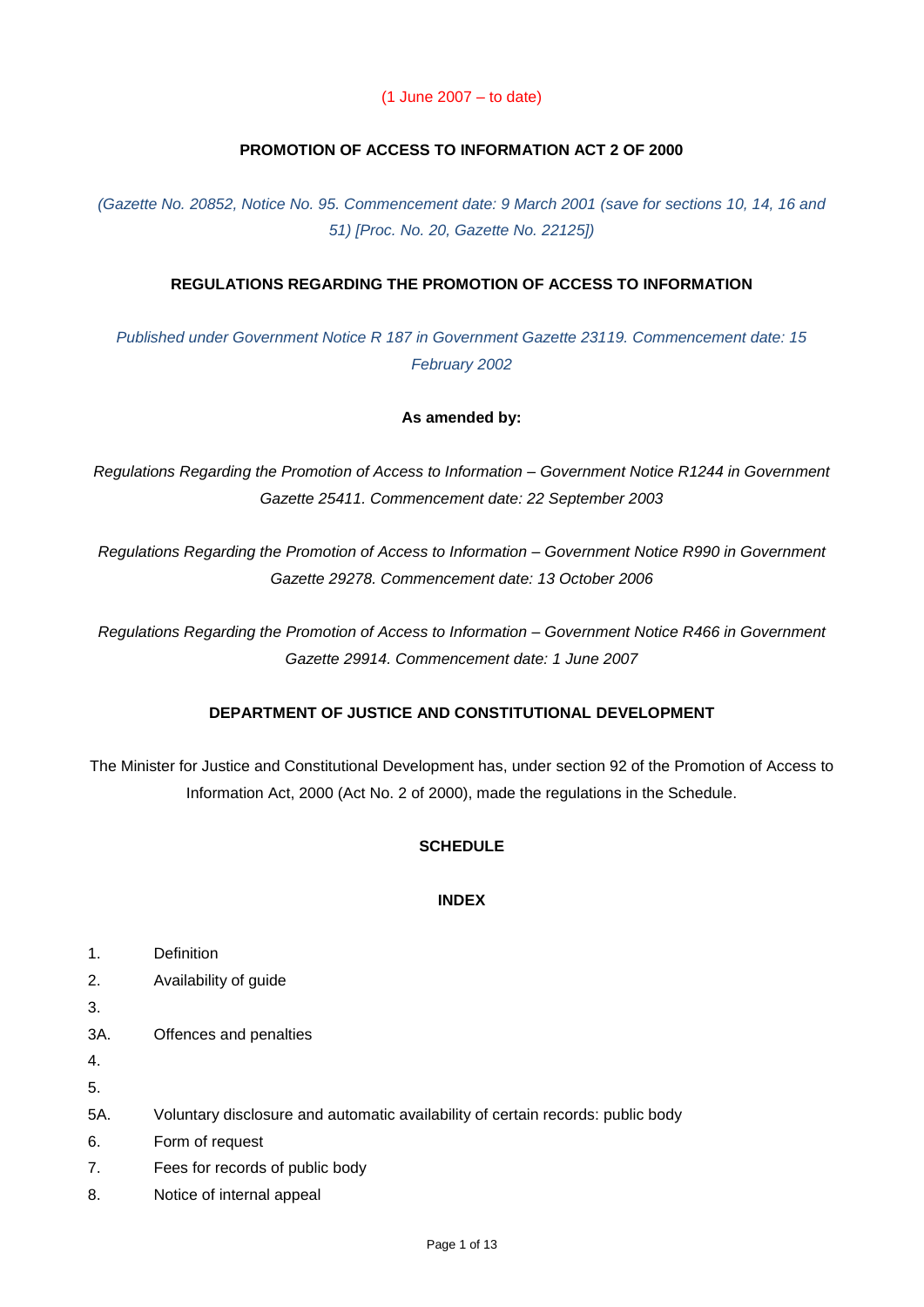- 9. Availability of manual: Private body
- 9A. Voluntary disclosure and automatic availability of certain records: private body
- 10. Form of request
- 11. Fees for records of private body
- 11A. Tabling of report
- 12. Repeal
- 13. Commencement

## **CHAPTER 1 GENERAL PROVISIONS**

#### **1. Definition**

In these Regulations any word or expression to which a meaning has been assigned in the Act bears that meaning and, unless the context otherwise indicates -

"**the Act**" means the Promotion of Access to Information Act, 2000 (Act No. 2 of 2000).

#### **2. Availability of guide**

- (1) The Human Rights Commission must, as soon as possible after the guide has been compiled in terms of section 10(1) or updated in terms of section 10(3) of the Act-
	- (a) make available a copy of the guide, in each official language
		- (i) to the head of the national department responsible for Government communications and information services;
		- (ii) to every place of legal deposit as defined in section 6 of the Legal Deposit Act, 1997 (Act No. 54 of 1997), and every tertiary education institution established by or under any law; and
		- (iii) upon request, to the head of a private body;
	- (b) make available, in each official language
		- (i) to the information officers of public bodies such number of copies of the guide as the information officer concerned has indicated in order to comply with regulation 3(1) or (2); and
		- (ii) to the Director-General: Communications such number of copies of the guide as the Director-General has indicated in order to comply with regulation 3(3);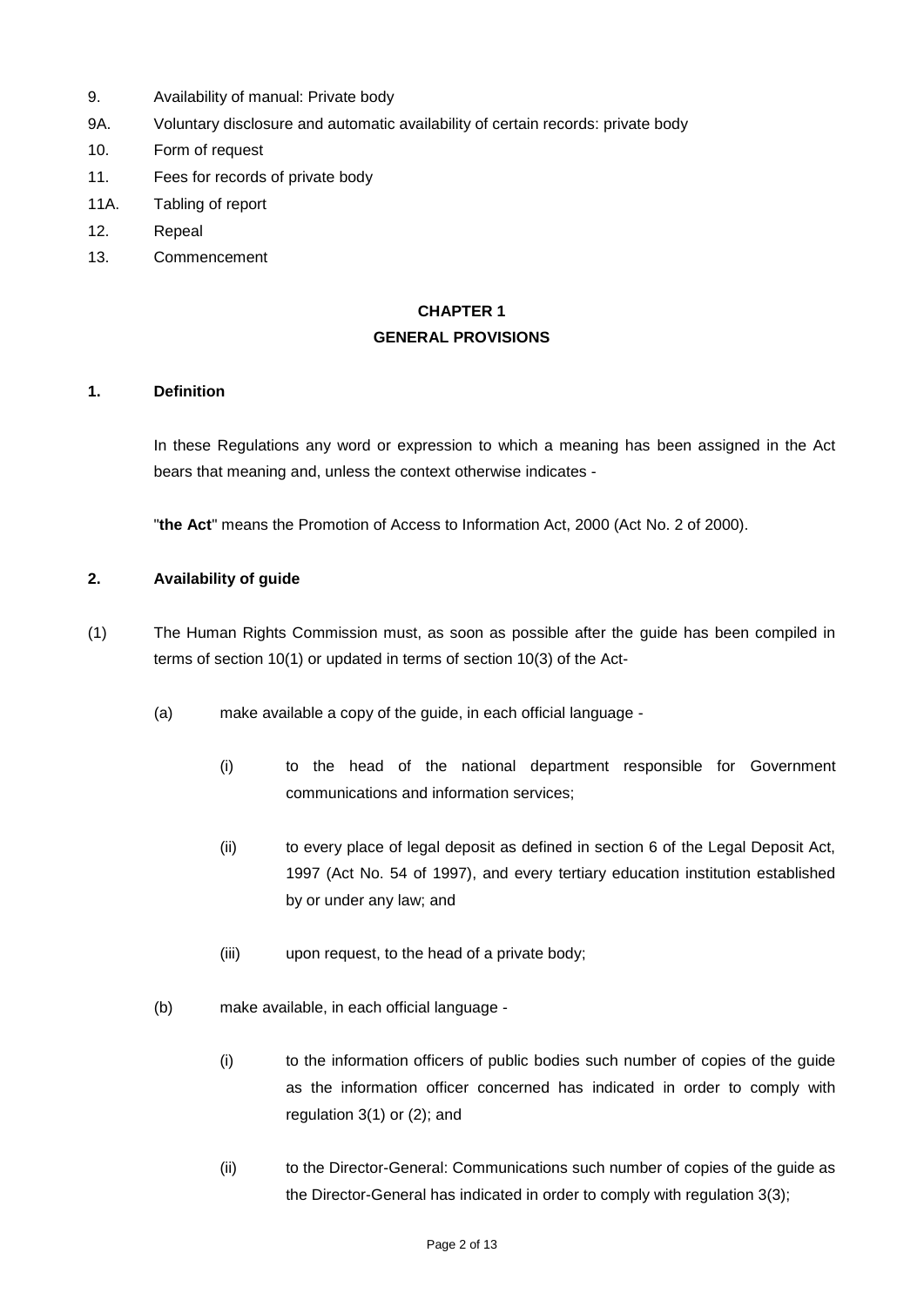- (c) publish the guide in each official language in the *Gaziette*;
- (d) make available a copy of the guide in each official language for public inspection during office hours at the offices of the Human Rights Commission; and
- (e) make available the guide on the website of the Human Rights Commission.
- (2) The Human Rights Commission may, on request, make available to the persons and the institutions referred to in subregulation (1)(a) additional copies of the guide in the official languages requested.
- (3) (a) Subject to paragraph (b), the Human Rights Commission may not charge any fee for a copy of the guide made available in terms of subregulation (1) or (2) or for inspection of a copy of the guide in terms of subregulation (1)(d).
	- (b) In respect of a copy of the guide made available in a manner other than that contemplated in paragraph (a), the Human Rights Commission may charge the fee prescribed in Item 1 of Part I of Annexure A.
- 3.(1) The information officer of the Department of Justice and Constitutional Development must, within 30 days after receipt of the copies of the guide in terms of regulation  $2(1)(b)(i)$ , provide -
	- (a) every Magistrate's Office with at least one copy of the guide in each official language; and
	- (b) all other offices of the Department of Justice and Constitutional Development with at least one copy of the guide in each of the official languages used for the purposes of government as contemplated in section 6(3) of the Constitution by the province in which such office is located: Provided that a copy of the guide must be so provided in at least two of the official languages.
- (2) The information officer of a public body must, within 30 days after receipt of the copies of the guide in terms of regulation 2(1)(b)(i), provide every office of that public body with at least one copy of the guide in each of the official languages used for the purposes of government as contemplated in section 6t3) of the Constitution by the province in which such office is located: Provided that a copy of the guide must be so provided in at least two of the official languages.
- (3) The Director-General: Communications must, within 30 days after receipt of the copies of the guide in terms of regulation 2(1)(b)(ii), provide every post office, as defined in section 1 of the Postal Services Act, 1998 (Act No. 124 of 1998), with at least one copy of the guide in each of the official languages used for the purposes of government as contemplated in section 6(3) of the Constitution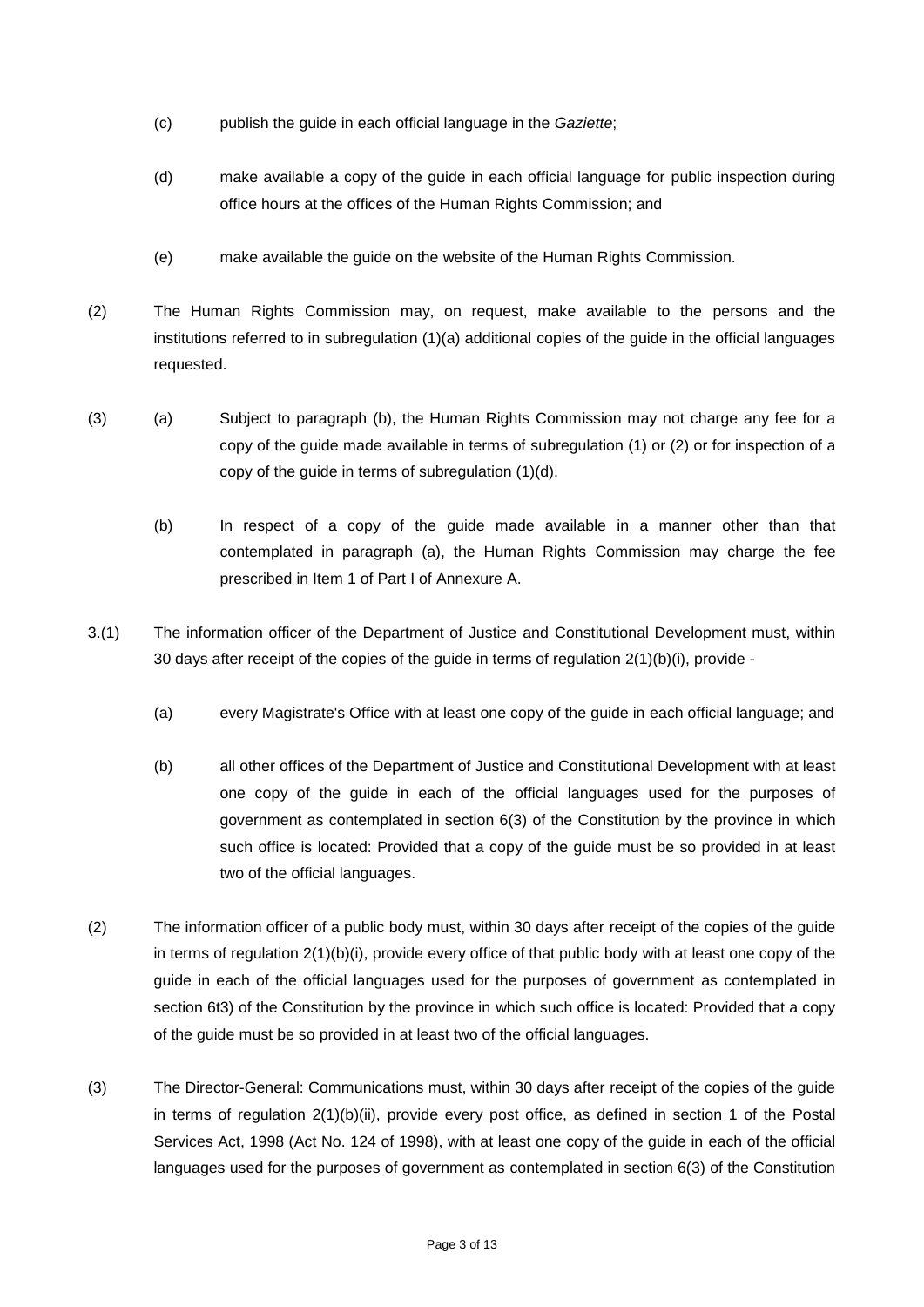by the province in which such post office is located: Provided that a copy of the guide must be so provided in at least two of the official languages.

- (4) The head of an office referred to in subregulations (1) and (2) and the person in charge of a post office referred to in subregulation (3) -
	- (a) must, during office hours and upon request, make available for public inspection a copy of the guide in the official languages available;
	- (b) may not charge a fee for a public inspection referred to in paragraph (a); and
	- (c) may, in respect of a copy of the guide or part thereof made available in a manner other than that contemplated in paragraph (a), charge the fee prescribed in Item 1 of Part I of Annexure A.

## **3A. Offences and penalties**

- (1) An information officer of a public body or a head of an office referred to in regulation  $4(1)(a)(i)(bb)$ , who wilfully or in a grossly negligent manner -
	- (a) fails to comply with a provision of regulation  $4(1)(a)$  or  $5(a)$ , as the case may be; or
	- (b) contravenes regulation 4(3) or 5(b), as the case may be; or
	- (c) charges any fee other than the fee prescribed in terms of these regulations,

is guilty of an offence and liable on conviction to a fine or to imprisonment for a period not exceeding two years.

- (2) A head of a private body who wilfully or in a grossly negligent manner
	- (a) fails to comply with a provision of regulation  $9(1)(a)$  or  $(2)(a)$ ; or
	- (b) contravenes regulation 9(2)(b); or
	- (c) charges any fee other than the fee prescribed in terms of these regulations,

is guilty of an offence and liable on conviction to a fine or to imprisonment for a period not exceeding two years.

*(Regulation 3A inserted by section 2 of the Regulations in Government Notice R990, Gazette No. 29278 dated 13 October 2006)*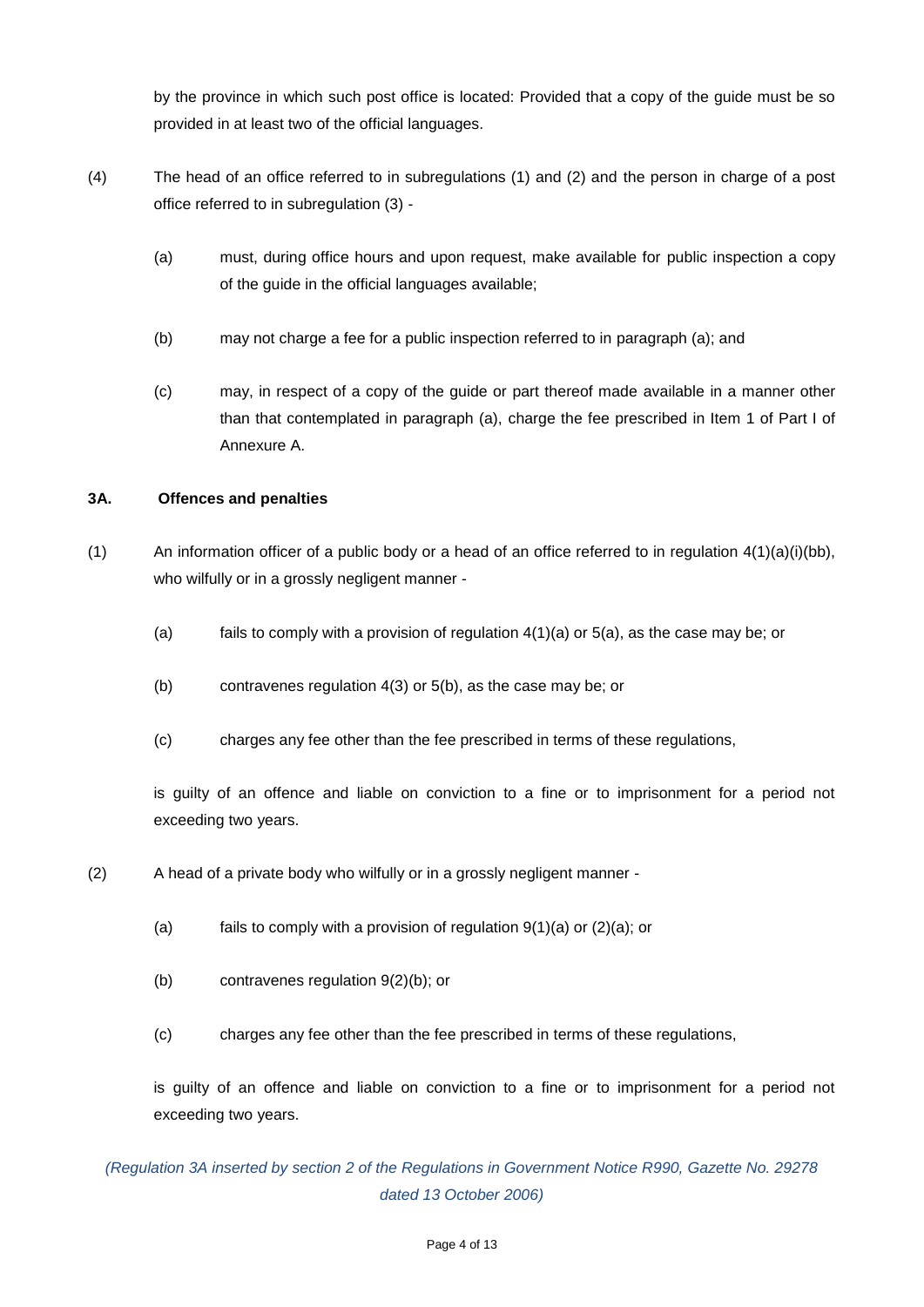# **CHAPTER 2 ACCESS TO RECORDS OF PUBLIC BODIES**

## **4. Availability of manual: Public body**

- (1) Immediately after the manual has been compiled in terms of section 14(1) or updated in terms of section 14(2) of the Act -
	- (a) the information office of a public body must
		- (i) make available a copy of the manual in at least the three official languages in which the manual is compiled as required by section 14 of the Act, to -
			- (aa) the Human Rights Commission; and
			- (bb) the head of office of every office of that public body; and
		- (ii) make available the manual of the web site, if any, of the public body; and
	- (b) the information officer of a public body may publish the manual in three official languages in the *Gazette*.

# *(Regulation 4(1) substituted by section 2 of the Regulations in Government Notice R1244, Gazette No. 25411 dated 22 September 2003) (Regulation 4(1)(a)(i) substituted by section 3 of the Regulations in Government Notice R990, Gazette No.*

*29278 dated 13 October 2006)*

- (2) The information officer of a public body, may, on request, make available to the institutions referred to in subregulation (1)(a) additional copies of the manual in the official language requested.
- (3) The information officer of a public body may not charge any fee for a copy of the manual made available in terms of subregulation (1) or (2).
- 5. The Human Rights Commission and the head of an office referred to in regulation 4(1)(a)(i)(bb)
	- (a) must, during office hours and upon request, make available for public inspection copies of the manual in all the official languages available;
	- (b) may not charge a fee for a public inspection referred to in paragraph (a); and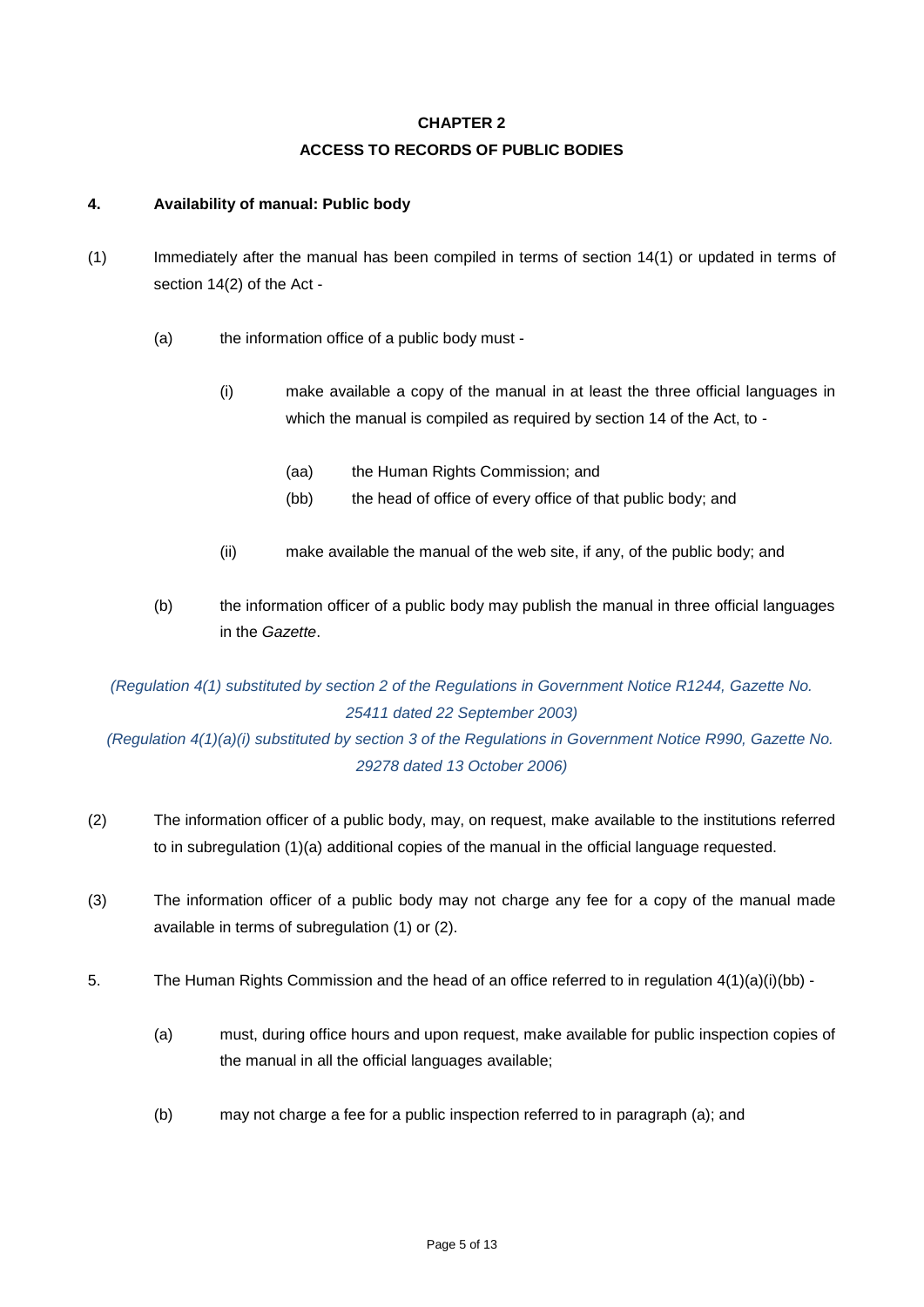(c) may, in respect of a copy of the manual or part thereof made available in a manner other than that contemplated in paragraph (a), charge the fee prescribed in Item 1 of Part II of Annexure A.

*(Regulation 5 substituted by section 4 of the Regulations in Government Notice R990, Gazette No. 29278 dated 13 October 2006)*

## **5A. Voluntary disclosure and automatic availability of certain records: public body**

A submission by the information officer of a public body of a description of -

- (a) the categories of records of the body that are automatically available without a person having to request access in terms of the Act; and
- (b) how to obtain access to such records,

as contemplated in section 15 of the Act, must correspond substantially with Form 0 of Annexure B.

*(Regulation 5A inserted by section 2 of the Regulations in Government Notice R466, Gazette No. 29914 dated 1 June 2007)*

### **6. Form of request**

A request for access to a record as contemplated in section 18(1) of the Act must substantially correspond with Form A of Annexure B.

### **7. Fees for records of public body**

- (1) The fees for reproduction referred to in section 15(3) of the Act are prescribed in Item 2 of Part II of Annexure A.
- (2) The request fee payable by every requester, other than a personal requester, referred to in section 22(1) of the Act is prescribed in Item 3 of Part II of Annexure A.
- (3) The access fees payable by a requester referred to in section 22(7), unless exempted under section 22(8), of the Act are prescribed in Item 4 of Part II of Annexure A.

### **8. Notice of internal appeal**

Notice of an internal appeal as contemplated in section 75(1) of the Act must substantially correspond with Form B of Annexure B.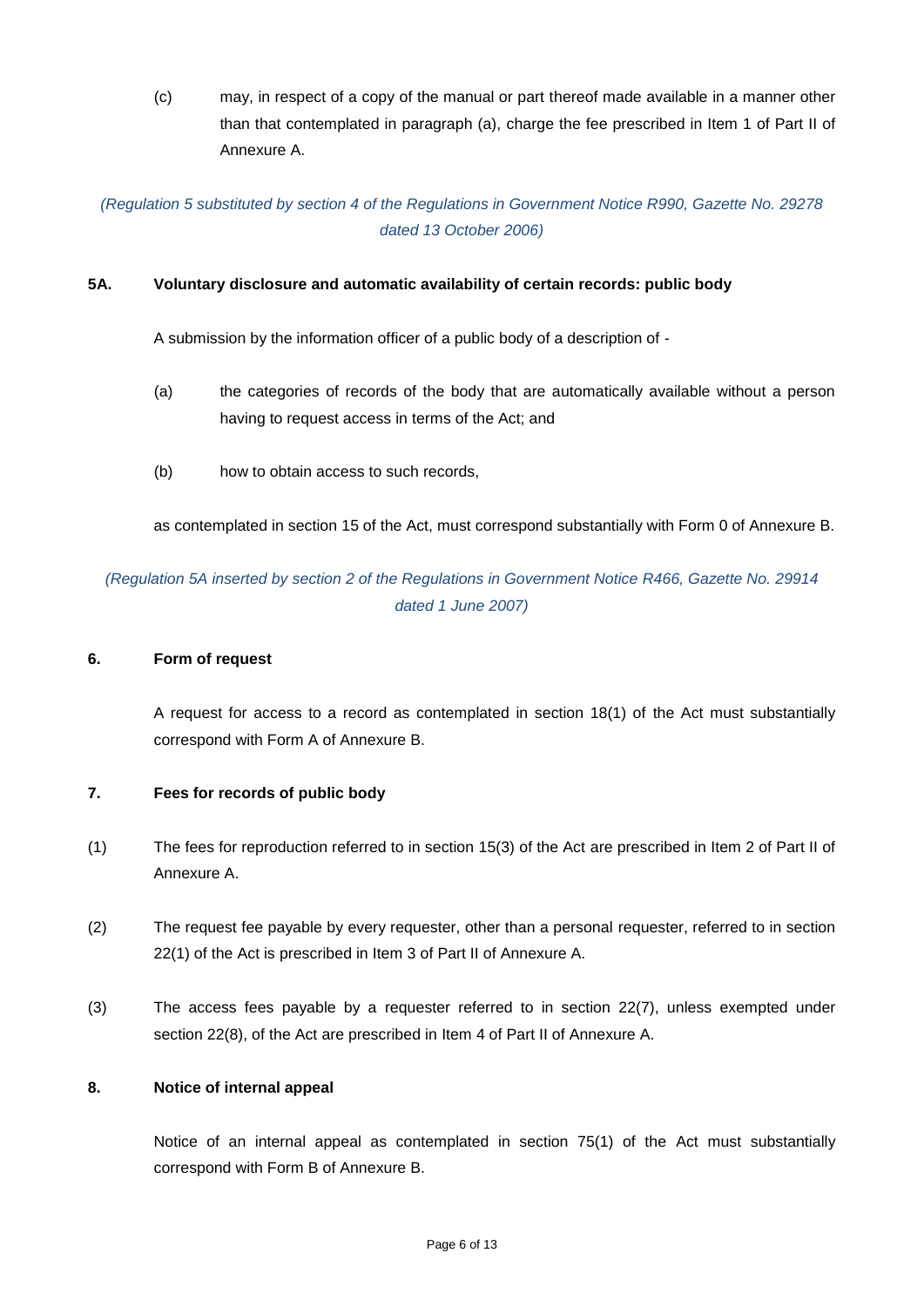# **CHAPTER 3 ACCESS TO RECORDS OF PRIVATE BODIES**

## **9. Availability of manual: Private body**

- (1) Immediately after the manual has been compiled in terms of section 51(1) or updated in terms of section 51(2) of the Act -
	- (a) the head of a private body-
		- (i) must make available a copy of the manual to-
			- (aa) the Human Rights Commission; and
			- (bb) the controlling body of which that private body is a member, if applicable;
		- (ii) must make available the manual on the web site, if any, of the private body; and
	- (b) the head of a private body may publish the manual in the *Gazette*.
- (2) The head of a private body
	- (a) must, during office hours and upon request, make available for public inspection a copy of the manual;
	- (b) may not charge a fee for a public inspection referred to in paragraph (a); and
	- (c) may, in respect of a copy of the manual or part thereof made available in a manner other than that contemplated in paragraph (a), charge the fee prescribed in Item 1 of Part III of Annexure A and the actual postage of a copy of the manual must be posted.

*(Regulation 9 substituted by section 3 of the Regulations in Government Notice R1244, Gazette No. 25411 dated 22 September 2003)*

### **9A. Voluntary disclosure and automatic availability of certain records: private body**

A submission by the head of a private body of a description of -

- (a) the categories of records of the body that are automatically available without a person having to request access in terms of the Act; and
- (b) how to obtain access to such records,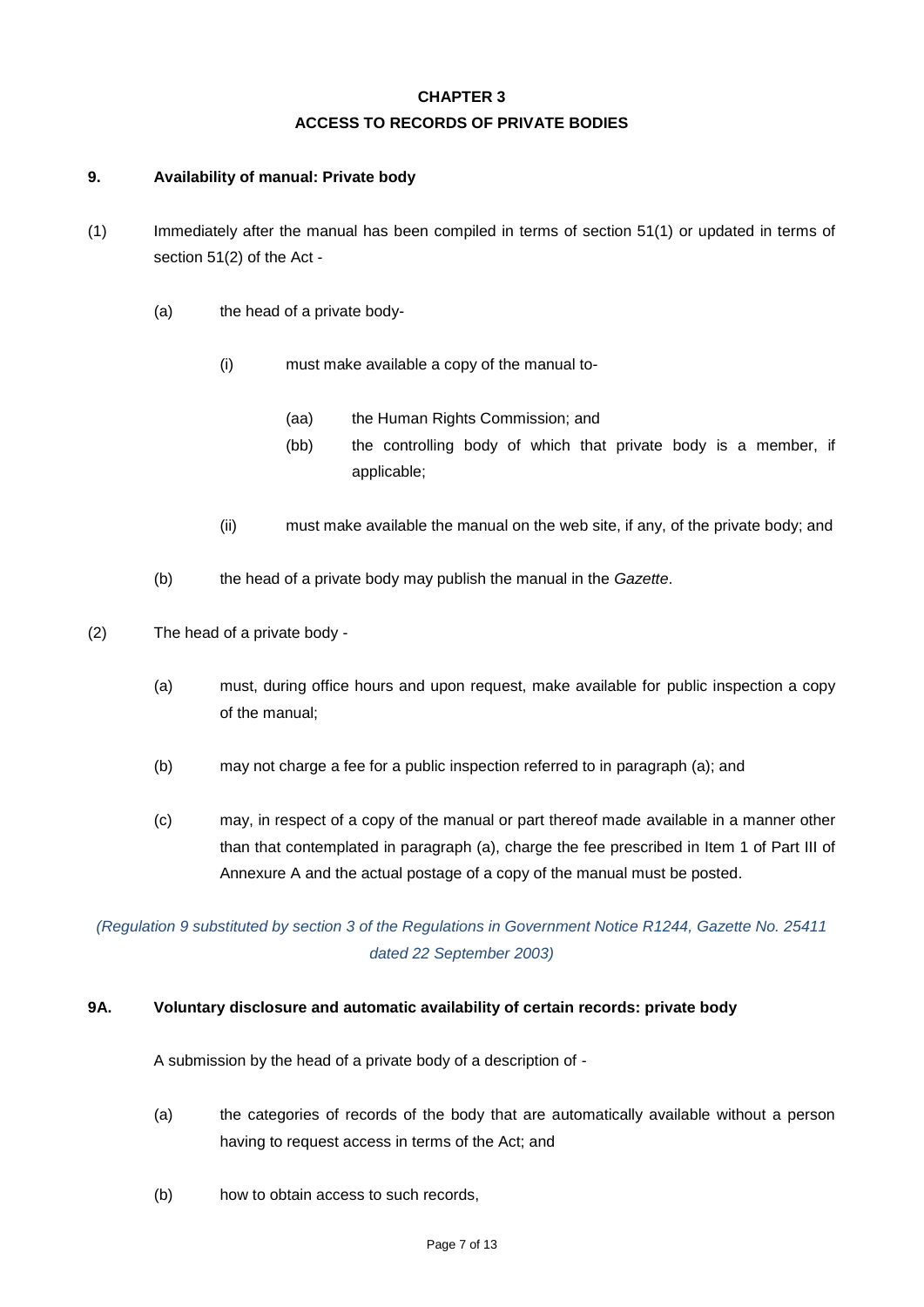as contemplated in section 52 of the Act, must correspond substantially with Form E of Annexure B.

*(Regulation 9A inserted by section 3 of the Regulations in Government Notice R466, Gazette No. 29914 dated 1 June 2007)*

## **10. Form of request**

A request for access to a record as contemplated in section 53(1) of the Act must substantially correspond with Form C of Annexure B.

#### **11. Fees for records of private body**

- (1) The fees for reproduction referred to in section 52(3) of the Act are prescribed in Item 2 of Part III of Annexure A.
- (2) The request fee payable by a requester, other than a personal requester, referred to in section 54(1) of the Act is prescribed in Item 3 of Part III of Annexure A.
- (3) The access fees payable by a requester referred to in section 54(7), unless exempted under section 54(8), of the Act are prescribed in item 4 of Part III of Annexure A.

## **CHAPTER 3A**

## **TABLING OF REPORT IN TERMS OF SECTION 91A(7) OF THE ACT**

#### **11A. Tabling of report**

The Minister must table a report in Parliament contemplated in section 91A(7) of the Act, -

- (a) within six months after the commencement of this regulation; and
- (b) within six months after every date on which there is a substantial change in either the content or the implementation of the training courses or both.

*(Chapter 3A inserted by section 5 of the Regulations in Government Notice R990, Gazette No. 29278 dated 13 October 2006)*

# **CHAPTER 4 REPEAL AND COMMENCEMENT**

#### **12. Repeal**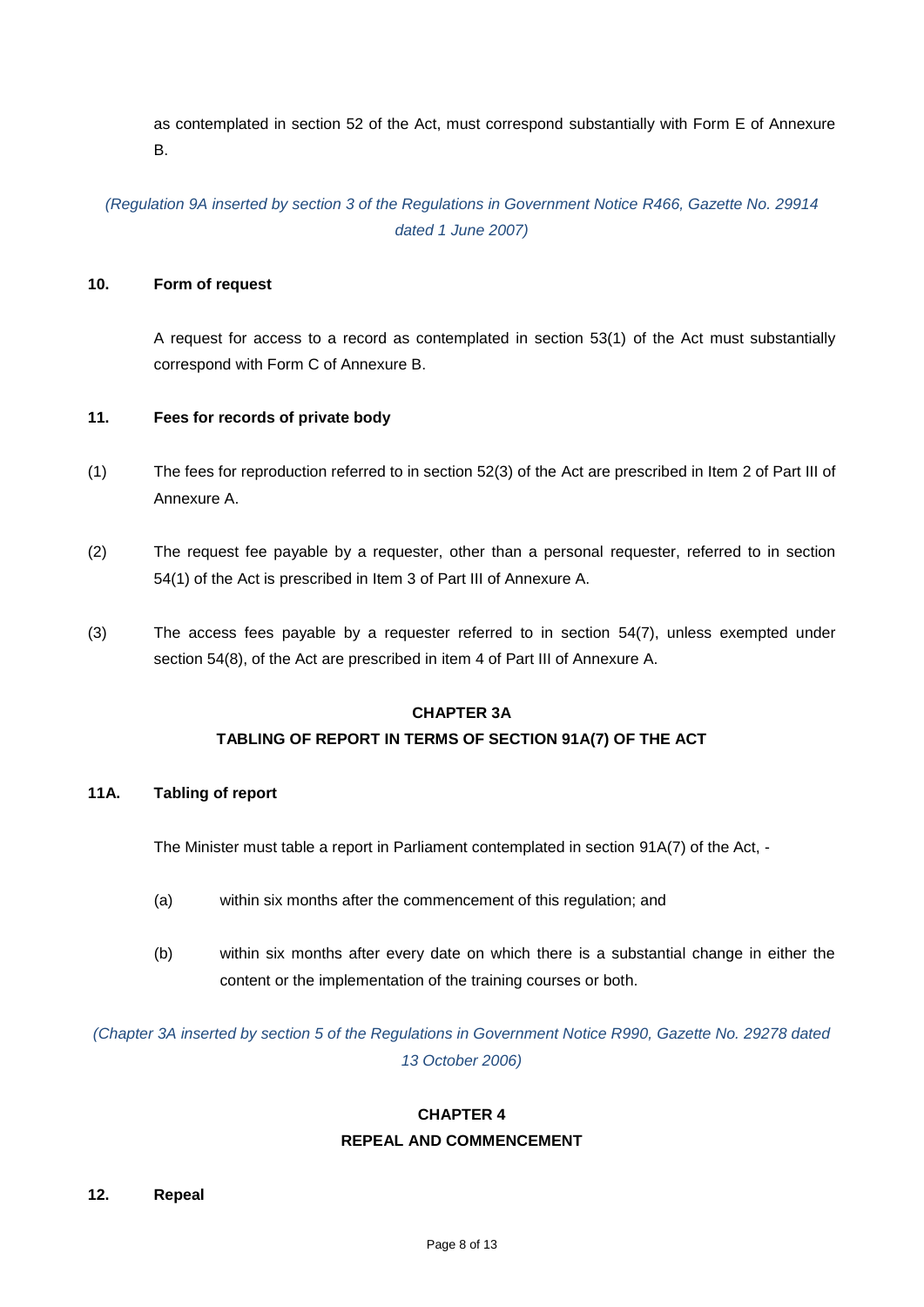The regulations published under Government Notice No. R. 223 of 9 March 2001 are hereby repealed.

## **13. Commencement**

These regulations come into operation on 15 February 2002.

#### **ANNEXURE A**

#### **GENERAL: VALUE-ADDED TAX**

Public and private bodies registered under the Value-Added Tax Act, 1991 (Act No. 89 of 1991), as vendors may add value-added tax to all fees prescribed in this Annexure.

## **PART I FEES IN RESPECT OF GUIDE**

1. The fee for a copy of the guide as contemplated in regulations 2(3)(b) and 3(4)(c) is R0,60 for every photocopy of an A4-size page or part thereof.

# **PART II FEESIN RESPECT OF PUBLIC BODIES**

- 1. The fee for a copy of the manual as contemplated in regulation 6(c) is R0,60 for every photocopy of an A4-size page or part thereof.
- 2. The fees for reproduction referred to in regulation 7(1) are as follows:

|     |      |                                                                                                             | R     |
|-----|------|-------------------------------------------------------------------------------------------------------------|-------|
| (a) |      | For every photocopy of an A4-size page or part thereof                                                      | 0,60  |
| (b) |      | For every printed copy of an A4-size page or part<br>thereof held on a computer or in electronic or machine |       |
|     |      | readable form                                                                                               | 0,40  |
| (c) |      | For a copy in a computer-readable form on -                                                                 |       |
|     | (i)  | stiffy disc                                                                                                 | 6,00  |
|     | (ii) | compact disc                                                                                                | 40,00 |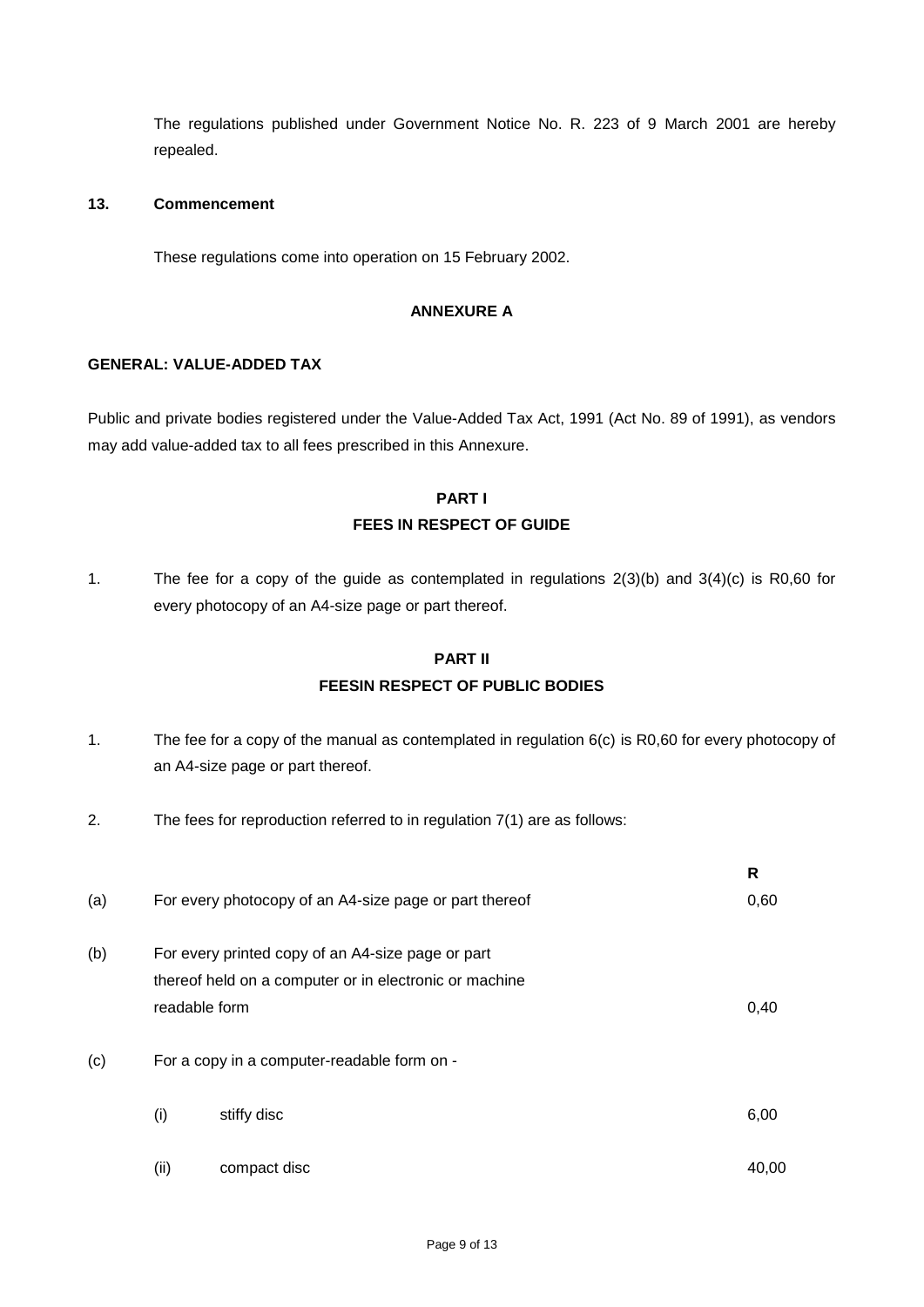| (d)    | (i)                                                                                                                            | For a transcription of visual images, for an<br>A4-size page or part thereof<br>22,00   |       |
|--------|--------------------------------------------------------------------------------------------------------------------------------|-----------------------------------------------------------------------------------------|-------|
|        | (ii)                                                                                                                           | For a copy of visual images                                                             | 60,00 |
| (e)    | (i)                                                                                                                            | For a transcription of an audio record, for an<br>A4-size page or part thereof<br>12,00 |       |
|        | (ii)                                                                                                                           | For a copy of an audio record                                                           | 17,00 |
| 3.     | The request fee payable by every requester, other than a personal requester, referred to in<br>regulation $7(2)$ is<br>R35,00. |                                                                                         |       |
| 4.     |                                                                                                                                | The access fees payable by a requester referred to in regulation 7(3) are as follows:   |       |
|        |                                                                                                                                |                                                                                         | R     |
| (1)(a) | For every photocopy of an A4-size page or<br>part thereof                                                                      |                                                                                         | 0,60  |
| (b)    | For every printed copy of an A4-size page or part<br>thereof held on a computer or in electronic or machine<br>readable form   |                                                                                         | 0,40  |
| (c)    | For a copy in a computer-readable form on -                                                                                    |                                                                                         |       |
|        | (i)                                                                                                                            | stiffy disc                                                                             | 5,00  |
|        | (ii)                                                                                                                           | compact disc                                                                            | 40,00 |
| (d)    | (i)                                                                                                                            | For a transcription of visual images, for an<br>A4-size page or part thereof            | 22,00 |
|        | (ii)                                                                                                                           | For a copy of visual images                                                             | 60,00 |
| (e)    | (i)                                                                                                                            | For a transcription of an audio record, for an<br>A4-size page or part thereof          | 12,00 |
|        | (ii)                                                                                                                           | For a copy of an audio record                                                           | 17,00 |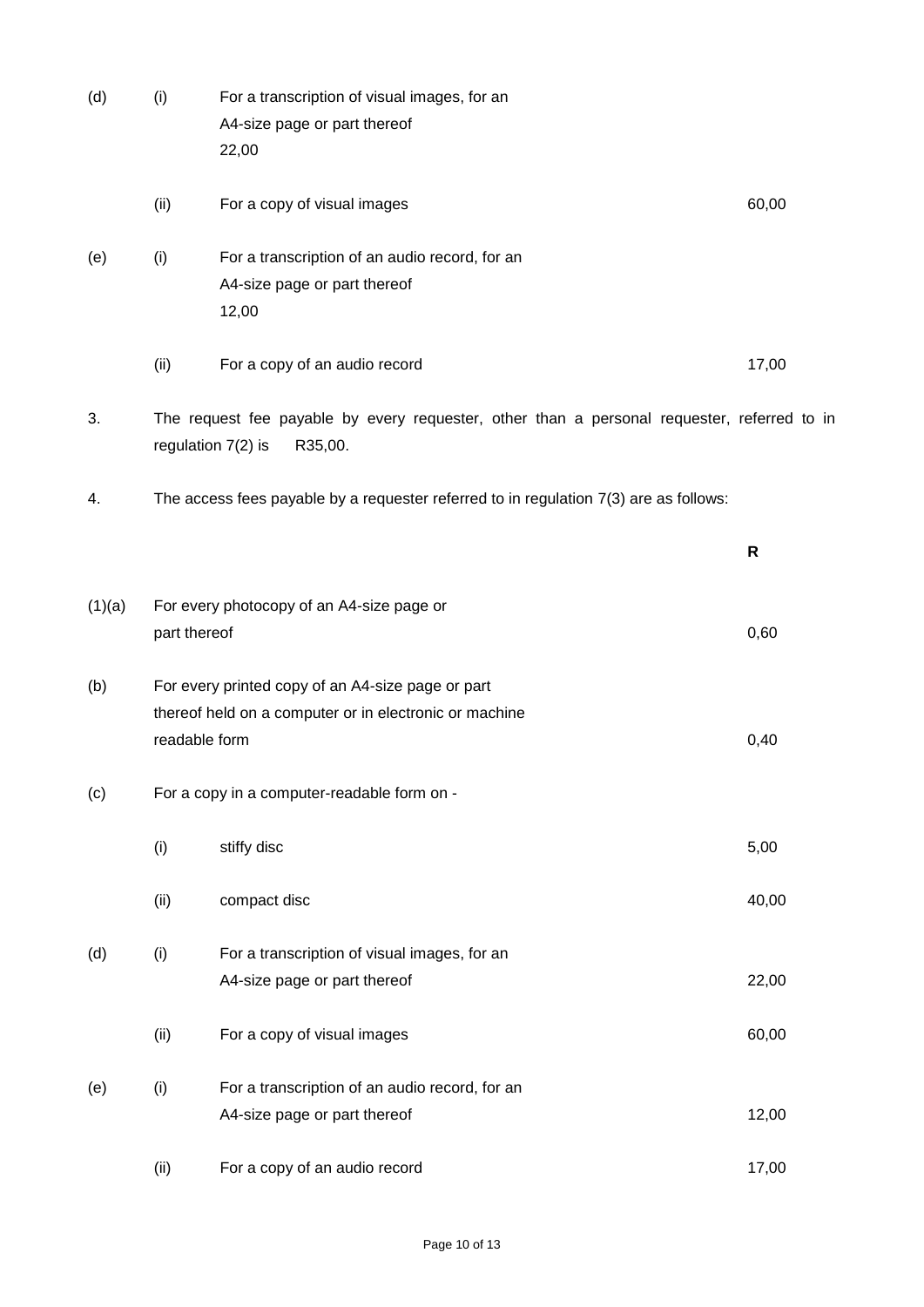- (f) To search for and prepare the record for disclosure, R15,00 for each hour or part of an hour, excluding the first hour, reasonably required for such search and preparation.
- (2) For purposes of section 22(2) of the Act, the following applies:
	- (a) Six hours as the hours to be exceeded before a deposit is payable; and
	- (b) one third of the access fee is payable as a deposit by the requester.
- (3) The actual postage is payable when a copy of a record must be posted to a requester.

## **PART III FEES IN RESPECT OF PRIVATE BODIES**

- 1. The fee for a copy of the manual as contemplated in regulation 9(2)(c) is R1,10 for every photocopy of an A4-size page or part thereof.
- 2. The fees for reproduction referred to in regulation 11(1) are as follows:

|      |                                             |                                                              | R     |
|------|---------------------------------------------|--------------------------------------------------------------|-------|
| (a)  |                                             | For every photocopy of an A4-size page or part thereof       | 1,10  |
| (b)  |                                             | For every printed copy of an A4-size page or part thereof    |       |
|      |                                             | held on a computer or in electronic or machine readable form | 0,75  |
| (c)  | For a copy in a computer-readable form on - |                                                              |       |
|      | (i)                                         | stiffy disc                                                  | 7,50  |
|      | (ii)                                        | compact disc                                                 | 70,00 |
| (d)  | (i)                                         | For a transcription of visual images, for an A4-size         |       |
|      |                                             | page or part thereof                                         | 40,00 |
|      | (ii)                                        | For a copy of visual images                                  | 60,00 |
| (e)  | (i)                                         | For a transcription of an audio record, for an               |       |
|      |                                             | A4-size page or part thereof                                 | 20,00 |
| (ii) | For a copy of an audio record               |                                                              | 30,00 |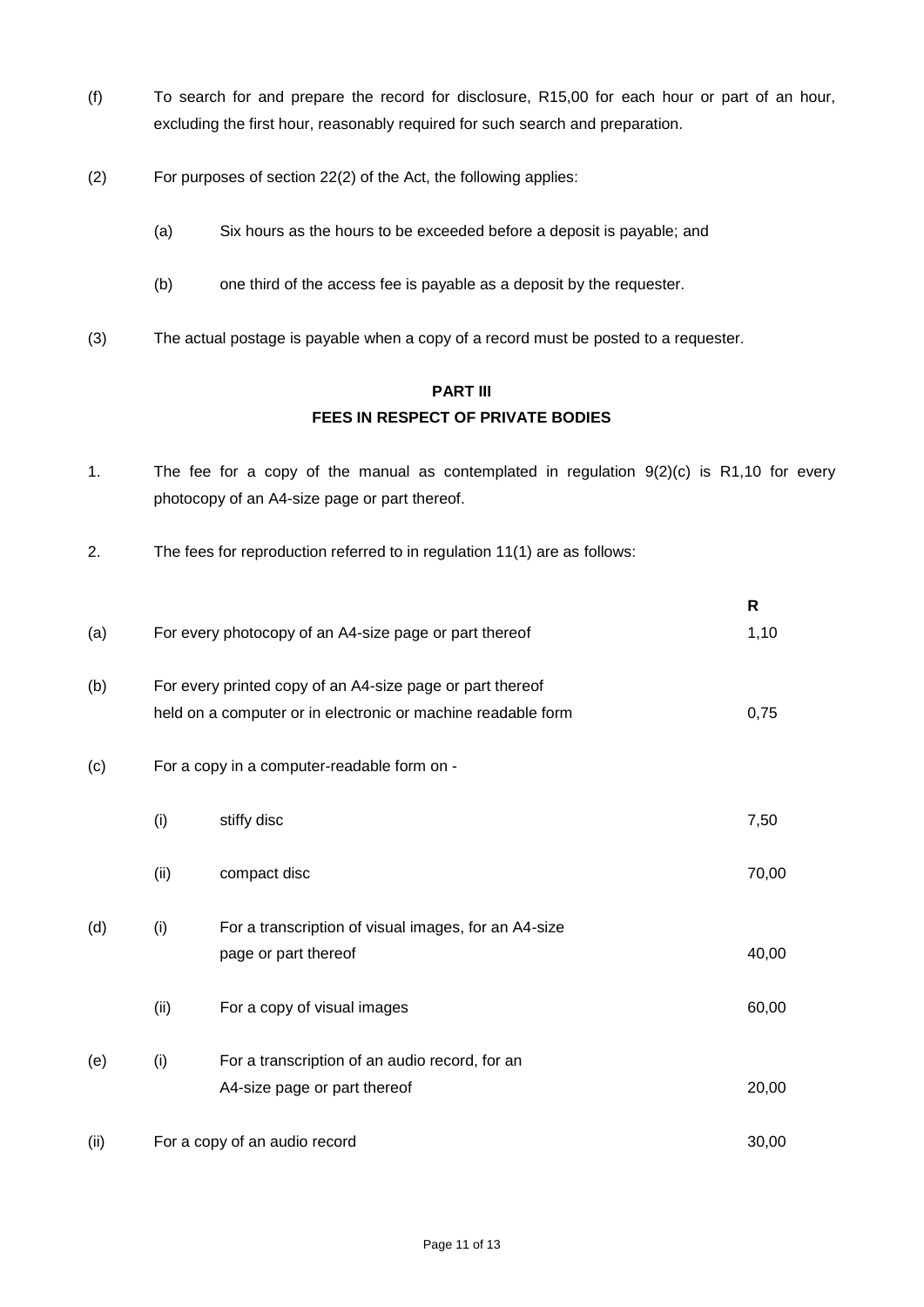3. The request fee payable by a requester, other than a personal requester, referred to in regulation 11(2) is R50,00.

**R**

4. The access fees payable by a requester referred to in regulation 11(3) are as follows:

|        |                                                                                                                              |                                                                                                                                                      | R     |
|--------|------------------------------------------------------------------------------------------------------------------------------|------------------------------------------------------------------------------------------------------------------------------------------------------|-------|
| (1)(a) | part thereof                                                                                                                 | For every photocopy of an A4-size page or                                                                                                            | 1,10  |
| (b)    | For every printed copy of an A4-size page or part<br>thereof held on a computer or in electronic or machine<br>readable form |                                                                                                                                                      |       |
| (c)    | For a copy in a computer-readable form on -                                                                                  |                                                                                                                                                      |       |
|        | (i)                                                                                                                          | stiffy disc                                                                                                                                          | 7,50  |
|        | (ii)                                                                                                                         | compact disc                                                                                                                                         | 70,00 |
| (d)    | (i)                                                                                                                          | For a transcription of visual images, for an<br>A4-size page or part thereof                                                                         | 40,00 |
|        | (ii)                                                                                                                         | For a copy of visual images                                                                                                                          | 60,00 |
| (e)    | (i)                                                                                                                          | For a transcription of an audio record, for an<br>A4-size page or part thereof                                                                       | 20,00 |
|        | (ii)                                                                                                                         | For a copy of an audio record                                                                                                                        | 30,00 |
| (f)    |                                                                                                                              | To search for and prepare the record for disclosure, R30,00 for each hour or part of an hour<br>reasonably required for such search and preparation. |       |

- (2) For purposes of section 54(2) of the Act, the following applies:
	- (a) Six hours as the hours to be exceeded before a deposit is payable; and
	- (b) one third of the access fee is payable as a deposit by the requester.
- (3) The actual postage is payable when a copy of a record must be posted to a requester.